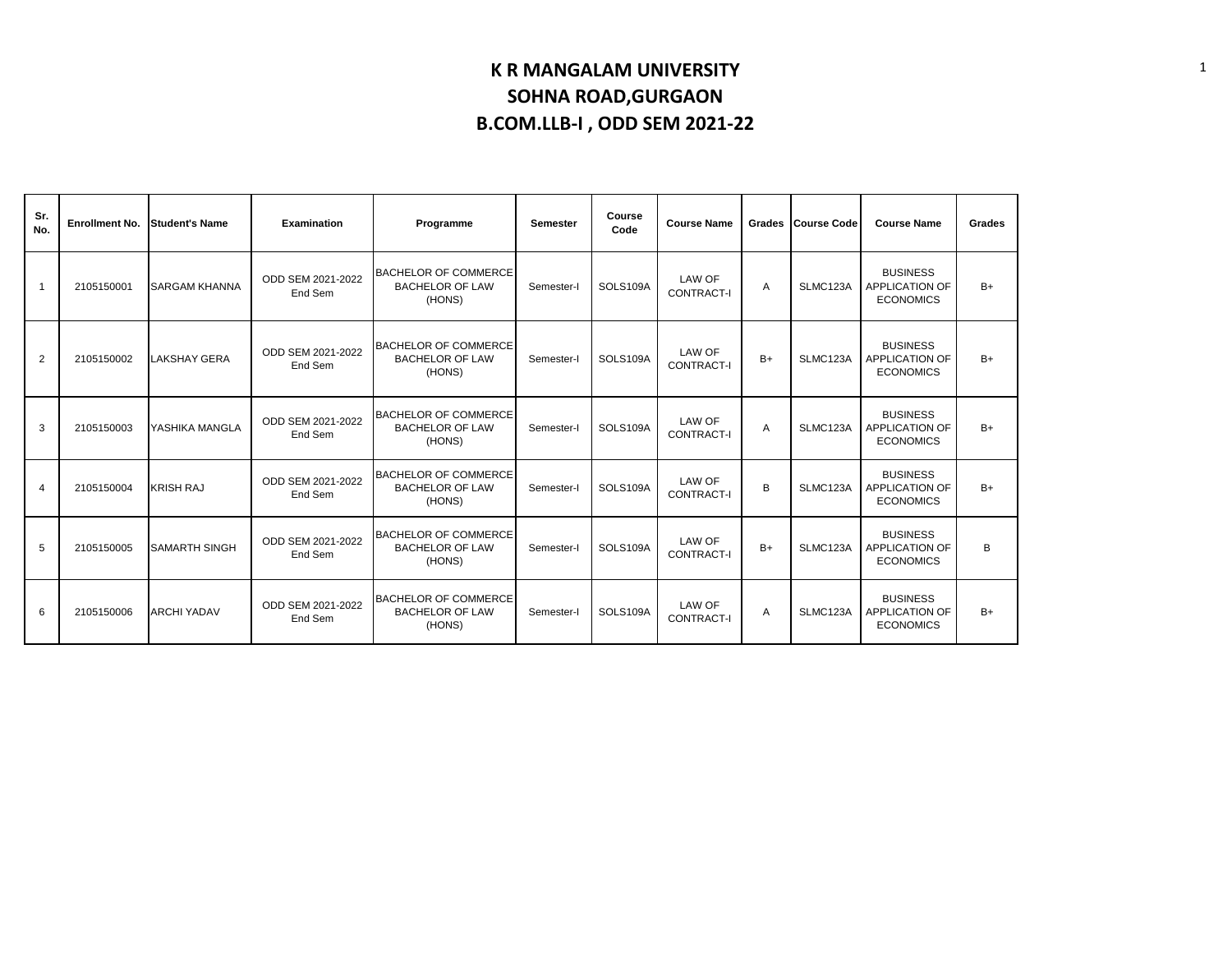| Sr.<br>No.           | <b>Enrollment No.</b> | <b>Student's Name</b> | Examination                  | Programme                                                       | <b>Semester</b> | <b>Course Code</b> | <b>Course Name</b>                                       | Grades | <b>Course Code</b> | Course<br>Name         | Grades |
|----------------------|-----------------------|-----------------------|------------------------------|-----------------------------------------------------------------|-----------------|--------------------|----------------------------------------------------------|--------|--------------------|------------------------|--------|
| $\blacktriangleleft$ | 2105150001            | <b>SARGAM KHANNA</b>  | ODD SEM 2021-2022<br>End Sem | <b>BACHELOR OF COMMERCE</b><br><b>BACHELOR OF LAW</b><br>(HONS) | Semester-I      | SLMC121A           | MANAGEMENT<br><b>THOUGHTS And</b><br><b>APPLICATIONS</b> | B      | SOLS107A           | LEGAL<br><b>METHOD</b> | $B+$   |
| 2                    | 2105150002            | <b>LAKSHAY GERA</b>   | ODD SEM 2021-2022<br>End Sem | <b>BACHELOR OF COMMERCE</b><br><b>BACHELOR OF LAW</b><br>(HONS) | Semester-I      | SLMC121A           | MANAGEMENT<br><b>THOUGHTS And</b><br><b>APPLICATIONS</b> | P      | SOLS107A           | LEGAL<br><b>METHOD</b> | A      |
| 3                    | 2105150003            | YASHIKA MANGLA        | ODD SEM 2021-2022<br>End Sem | <b>BACHELOR OF COMMERCE</b><br><b>BACHELOR OF LAW</b><br>(HONS) | Semester-I      | SLMC121A           | MANAGEMENT<br><b>THOUGHTS And</b><br><b>APPLICATIONS</b> | C      | SOLS107A           | LEGAL<br><b>METHOD</b> | A      |
| $\overline{4}$       | 2105150004            | <b>KRISH RAJ</b>      | ODD SEM 2021-2022<br>End Sem | <b>BACHELOR OF COMMERCE</b><br><b>BACHELOR OF LAW</b><br>(HONS) | Semester-I      | SLMC121A           | MANAGEMENT<br><b>THOUGHTS And</b><br><b>APPLICATIONS</b> | C      | SOLS107A           | LEGAL<br><b>METHOD</b> | $B+$   |
| 5                    | 2105150005            | <b>SAMARTH SINGH</b>  | ODD SEM 2021-2022<br>End Sem | <b>BACHELOR OF COMMERCE</b><br><b>BACHELOR OF LAW</b><br>(HONS) | Semester-I      | SLMC121A           | MANAGEMENT<br><b>THOUGHTS And</b><br><b>APPLICATIONS</b> | C      | SOLS107A           | LEGAL<br><b>METHOD</b> | B      |
| 6                    | 2105150006            | <b>ARCHI YADAV</b>    | ODD SEM 2021-2022<br>End Sem | <b>BACHELOR OF COMMERCE</b><br><b>BACHELOR OF LAW</b><br>(HONS) | Semester-I      | SLMC121A           | MANAGEMENT<br><b>THOUGHTS And</b><br><b>APPLICATIONS</b> | C      | SOLS107A           | LEGAL<br><b>METHOD</b> | $B+$   |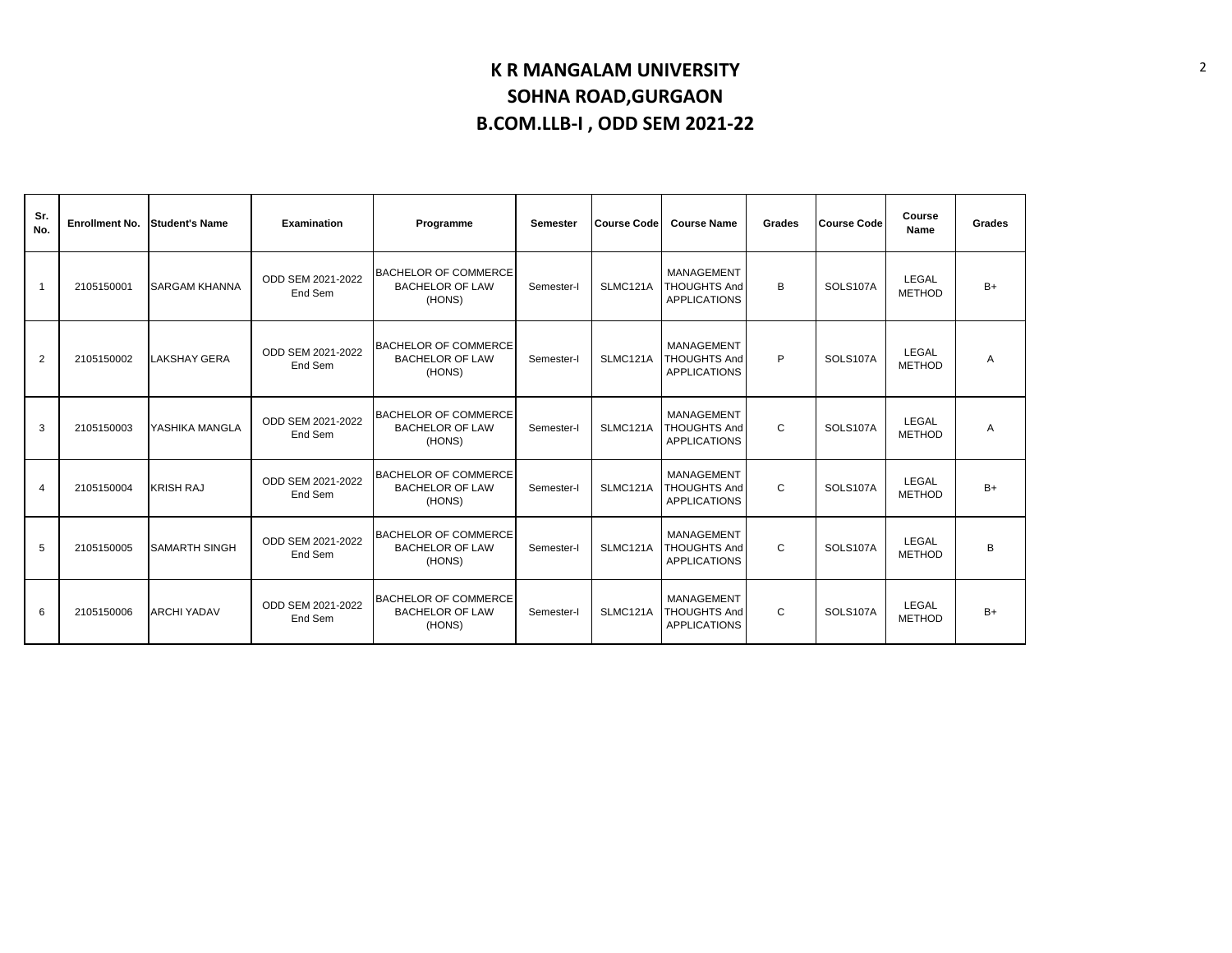| Sr.<br>No.     | <b>Enrollment No.</b> | <b>Student's Name</b> | Examination                  | Programme                                                       | <b>Semester</b> | <b>Course Code</b> | <b>Course Name</b>                     | Grades | <b>Course Code</b> | <b>Course Name</b>                   | Grades |
|----------------|-----------------------|-----------------------|------------------------------|-----------------------------------------------------------------|-----------------|--------------------|----------------------------------------|--------|--------------------|--------------------------------------|--------|
|                | 2105150001            | <b>SARGAM KHANNA</b>  | ODD SEM 2021-2022<br>End Sem | <b>BACHELOR OF COMMERCE</b><br><b>BACHELOR OF LAW</b><br>(HONS) | Semester-I      | UCES125A           | <b>ENVIRONMENTAL</b><br><b>STUDIES</b> | $A+$   | UCDM301A           | <b>DISASTER</b><br><b>MANAGEMENT</b> | A      |
| $\overline{2}$ | 2105150002            | LAKSHAY GERA          | ODD SEM 2021-2022<br>End Sem | <b>BACHELOR OF COMMERCE</b><br><b>BACHELOR OF LAW</b><br>(HONS) | Semester-I      | UCES125A           | <b>ENVIRONMENTAL</b><br><b>STUDIES</b> | B      | UCDM301A           | <b>DISASTER</b><br>MANAGEMENT        | B      |
| 3              | 2105150003            | YASHIKA MANGLA        | ODD SEM 2021-2022<br>End Sem | <b>BACHELOR OF COMMERCE</b><br><b>BACHELOR OF LAW</b><br>(HONS) | Semester-I      | UCES125A           | ENVIRONMENTAL<br><b>STUDIES</b>        | $B+$   | UCDM301A           | <b>DISASTER</b><br><b>MANAGEMENT</b> | $B+$   |
| $\overline{4}$ | 2105150004            | <b>KRISH RAJ</b>      | ODD SEM 2021-2022<br>End Sem | <b>BACHELOR OF COMMERCE</b><br><b>BACHELOR OF LAW</b><br>(HONS) | Semester-I      | UCES125A           | <b>ENVIRONMENTAL</b><br><b>STUDIES</b> | B      | UCDM301A           | <b>DISASTER</b><br>MANAGEMENT        | B      |
| 5              | 2105150005            | <b>SAMARTH SINGH</b>  | ODD SEM 2021-2022<br>End Sem | <b>BACHELOR OF COMMERCE</b><br><b>BACHELOR OF LAW</b><br>(HONS) | Semester-I      | UCES125A           | <b>ENVIRONMENTAL</b><br><b>STUDIES</b> | A      | UCDM301A           | <b>DISASTER</b><br><b>MANAGEMENT</b> | A      |
| 6              | 2105150006            | <b>ARCHI YADAV</b>    | ODD SEM 2021-2022<br>End Sem | <b>BACHELOR OF COMMERCE</b><br><b>BACHELOR OF LAW</b><br>(HONS) | Semester-I      | UCES125A           | <b>ENVIRONMENTAL</b><br><b>STUDIES</b> | A      | UCDM301A           | <b>DISASTER</b><br>MANAGEMENT        | $B+$   |